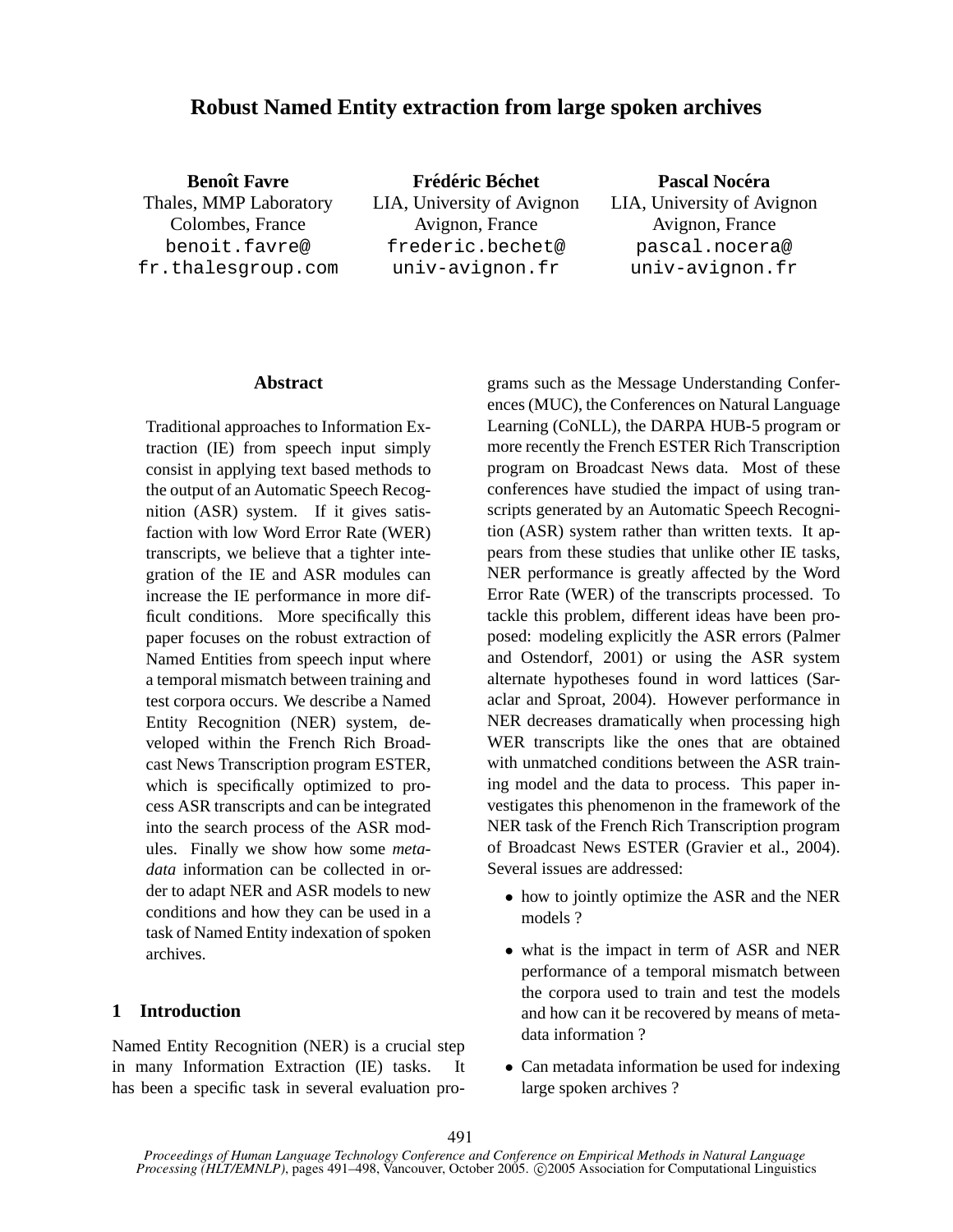After a quick overview of related works in IE from speech input, we present the ESTER evaluation program ; then we introduce a NER system tightly integrated to the ASR process and show how it can successfully index high WER spoken databases thanks to metadata.

## **2 Information extraction from large spoken archives**

The NIST Topic Detection and Tracking (Fiscus and Doddington, 2002) and TREC document retrieval evaluation programs has studied the impact of recognition errors in the overall performance of Information Extraction systems for tasks like story segmentation or topic detection and retrieval. This impact has been shown to be very limited compared to clean text corpora. The main explanation for this phenomenon is the *redundancy effect*: themes, topics are very likely to be represented in texts by many occurrences of salient words characterizing them. Therefore, even if some of these words are missing, numerical Information Extraction methods can use the remaining salient words and discard the noise generated by ASR errors.

However, this phenomenon is not true for tasks related to the extraction of fine grained entities, like Named Entities. Indeed, several studies have shown that F-measure and WER are strongly correlated : 0.7 points of F-measure lost for each additional 1% of WER according to (Miller et al., 2000) on the experiments of 1998 NIST Hub-4 evaluations (Przybocki et al., 1999).

Despite the continuous improvement of ASR techniques, high WER transcriptions are inevitable in difficult conditions like those found in large spoken archives like in the MALACH project (Ramabhadran et al., 2003). Moreover, Named Entities extraction performance is greatly affected by a mismatch between training and testing data. This is due mainly because proper names, which represent most of the Named Entity items, are a very dynamic category of words, strongly related to the period of time representing the documents to process. Therefore this mismatch is inevitable when dealing with archives spreading over a long period of time and containing multiple domain information.

One way of tackling this problem is to gather

*metadata* information related to the documents to process. This information can be newspaper corpora related to the same period of time, abstract describing the document content, or simply lists of terms or entities likely to occur. Although such collected data can be used to update the ASR and NER models, the potential gain is rather small unless the metadata corpus gathered fits perfectly the document to process and is of a reasonable size. But another way of exploiting this metadata information is to use it as set of index terms that are going to be explicitly looked for in the processed documents. We present in section 7 an implementation of this idea that uses word lattices as input.

# **3 The ESTER Named Entity evaluation program**

This work has been done within the framework of the French Rich Transcription program of Broadcast News ESTER. ESTER is organized by *l'Association Francophone de la Communication Parlee´* (AFCP), *la Del´ egation G ´ en´ erale pour l'Armement ´* (DGA) and the *Evaluation language Resources Distribution Agency* (ELDA). The ESTER corpus is made of 100 hours of Broadcast News data (from 6 French speaking radio channels), manually transcribed, and labeled with a tagset of about 30 Named Entity categories folded in 8 main types:

- persons (**pers**): human beings, fiction characters, animals;
- locations (**loc**): geographical, traffic lines, electronic and real addresses, dial numbers;
- organizations (**org**): political, business, non profit;
- geo-socio-political groups (**gsp**): clans, families, nations, administrative regions;
- amounts (**amount**): durations, money, lengths, temperature, age, weight and speed;
- time (**time**): relative and absolute time expressions, hours;
- products (**prod**): art, printings, awards and vehicles;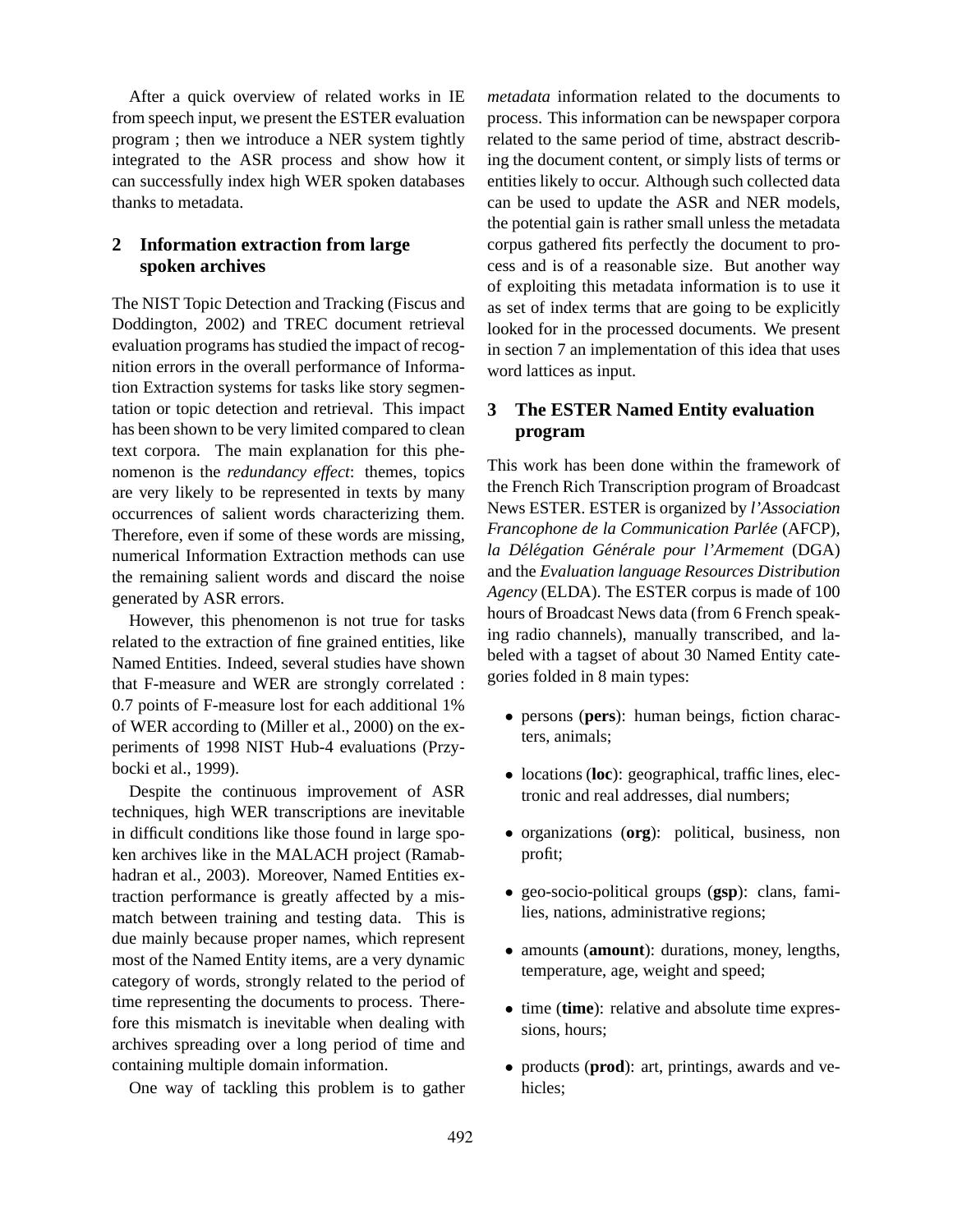• facilities (**fac**): buildings, monuments.

This data is divided in 3 sets: a training set (84%), a development set(8%) and a test set (8%). There is a 6 month gap difference between the training corpus and the test corpus while the development corpus matches the training data from a temporal point of view: the training corpus contains Broadcast News spreading from 2002 to December 2003; the development corpus contains news from 2003; the test corpus has been recorded in October 2004. There are also 2 new radio channels in the test corpus which were not in the training data.

For these reasons the development data is called the *matched corpus* as the recording conditions match those of the training corpus and the test data is called the *unmatched corpus*. As a consequence, we can study the effect of unmatched conditions on ASR as well as IE performance and propose solutions for dealing with this problem.

One of the main characteristics of the ESTER corpus is the size of the NE tagset and the high ambiguity rate among the NE categories (eg. administrative regions and geographical locations): 83% of the *matched corpus* entities occur in the training corpus and 40% of them are ambiguous whereas only 61% of the *unmatched corpus* entities occur in the training corpus and 32% of them are ambiguous.

The most commonly used measures for evaluating NE extraction performance are Slot Error Rate (SER) and F-measure. SER is very similar to WER because it takes into account fine grained errors like insertions, deletions and substitutions (entity type and extent). The scoring process is based on the same alignment between reference and hypothesis data than the one obtained for measuring WER and SER is known for being more accurate and penalizing than F-measure. Both measures weights can be adjusted to favor recall or precision and therefore adapted to a specific task.

$$
SER = 100 * \frac{\sum_{e \in \mathcal{E}} \alpha_e |e|}{|Ref \, slots|} \qquad F_{\beta} = \frac{(1+\beta^2)RP}{R + \beta^2 P}
$$

$$
R = \frac{|Correct \, slots|}{|Ref \, slots|} \qquad P = \frac{|Correct \, slots|}{|Hyp \, slots|}
$$

with  $e \in \mathcal{E}$  being an error type (insertion, deletion, type, extent, type+extent, multiple) and  $\alpha_e$  its weight (resp. 1, 1, .5, .5, .8, 1.5);  $P$  is the precision and R the recall;  $F_1$  is used in this paper.

# **4 Extracting NE from written text vs. ASR output**

As previously mentioned in section 2, WER and SER performance are strongly correlated. Besides the intrinsic difficulties of ASR (robustness to noise, speaker variation, lack of coverage of the Language Models used,  $\dots$ ), there is a source of errors which is particularly important in IE from speech input: the Out-Of-Vocabulary (OOV) word phenomenon. Indeed, ASR models are built on huge textual corpus and only contain the most frequent words to limit computation and memory usage. If this is the right approach to WER reduction, it is certainly not valuable to information extraction where unlikely events are considered as important. For instance, many document retrieval models use inverse document frequency (rareness) as a word weighting parameter. So, unlikely proper names are not in reach of the ASR transcription system and hence cannot be spotted by a Named Entity extraction module.

In addition to Out-of-Vocabulary words, two other phenomenons have also a strong impact on NER performance: the insertion of erroneous proper names that automatically trigger the insertion of an entity and spontaneous speech phenomenons. These speech dysfluencies (hesitations, filled pauses, false starts...) reduce the quality of the transcript because they are usually not covered by language models (built from textual data) or artificially introduced. One should remove these from the transcript to improve the quality of the labeling.

In order to deal with ASR errors two approaches have been proposed:

- modeling explicitly the ASR errors, thanks to a development corpus and a set of confidence measures, in order to detect the possible errors of the 1-best word string hypothesis (with the type of errors) before extracting the NEs (Palmer and Ostendorf, 2001);
- exploiting a search space bigger than the 1-best hypothesis alone, either by taking into account an n-best list (Zhai et al., 2004) or the whole word lattice (Saraclar and Sproat, 2004).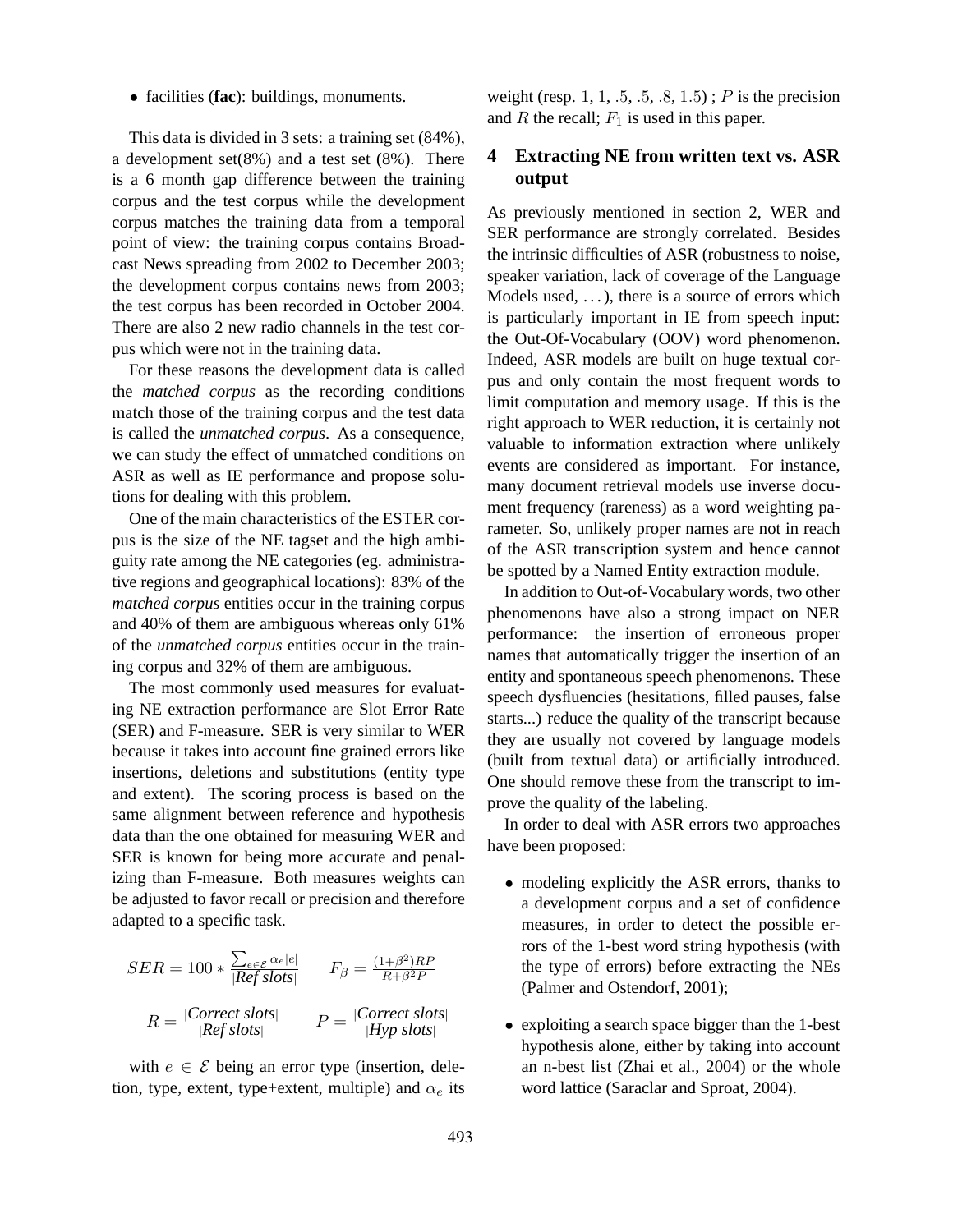The method proposed in this paper is close to this second approach where the whole word lattice output by the ASR system is used in order to increase NER performance from noisy input.

We will present also in the next section a new strategy for adapting NER models to ASR transcripts, based on one of the main characteristics of such transcripts: a closed vocabulary is used by the ASR system. To our knowledge this has never been fully exploited by NER systems. Indeed while the key point of NER systems on written text is their generalization capabilities when processing unknown words, this feature is not relevant for ASR transcripts as the system cannot generate words out of the lexicon (there are no unknown words). Therefore we propose here to fully exploit this constraint (close vocabulary): since the OOV words cannot appear in the ASR transcripts, the NER models can by over-trained on the words belonging to the ASR lexicon. This is going to be developed in the next section.

#### **5 Robust Named Entity extraction**

We have developed in this study two NER systems: one is based on the freely available NLP tool *Lingpipe*<sup>1</sup> , adapted and trained on the French ESTER corpus and dedicated to process text input. This system is going to be called  $NER_{text}$  in the experiment section. The second NER system has been developed for this study and is specifically built for being tightly integrated with the ASR processes. The two main features of this system, called *NERasr* in the following, are its ability to process word lattices and the fact that the NER models are trained for a specific ASR lexicon. These two systems are going to be presented in the next sections.

### **5.1 Text-based NER system:** *NER*<sub>text</sub>

Among all the different methods that have been proposed for NER, one can find rule based models (Cunningham et al., 2002), Maximum Entropy models (Brothwick et al., 1998), Conditionnal Random Fields or probabilistic HMM-based models (Bikel et al., 1999).

*Lingpipe* implements an HMM-based model. It maximizes the probability of a tag sequence  $T_i$  over

a word sequence  $W_i$ . A context of two preceding words and one preceding tag is used to approximate this probability. Generalization is done through a simple process: words occurring with low frequency are replaced by feature based categories (capitalized, contains digits,  $\dots$ ). In this approach, there must be one tag per word. Words starting and ending entities are labeled with special tags. Because some features are lacking in ASR transcripts (e.g. capitalization, digits, sentence boundaries, . . . ) some word lists for each kind of features are added as presented in (Appelt and Martin, 1999).

#### **5.2 ASR-based NER system:** *NERasr*

Errors occurring in ASR output lead NER systems to overgenerate NE detections. This is due to both erroneous words insertions in the ASR transcripts as well as some abusive generalization made by the NER systems. If these generalization capabilities are very important for processing unknown words in written texts, they can be an handicap in a closedvocabulary situation like the one observed when processing ASR output. In order to reduce and control the insertion rate of our NER system, we implemented a two level approach: the first level is made of NE grammars coded as Finite State Machine (FSM) transducers and the second level is a statistical HMM-based tagger.

#### **5.2.1 NE transducers**

To each NE category is attached a set of regular grammars, extracted from the ESTER training corpus and generalized thanks to the annotation guidelines and web-gathered word lists. Theses grammars are represented by Finite State Machines (FSMs) (thanks to the AT&T GRM/FSM toolkit (Allauzen et al., 2003)). These FSMs are transducers that accept word sequences on the input symbols and output NE labels on the output symbols. They are all grouped together in a single transducer, called T*gram*, with a filler model that accepts any string of words. Because these FSMs are lexicalized with the words of the ASR lexicon, one can control the generalization capabilities of the grammars thanks to the occurrence contexts of these words in the training corpus. During the NER process, the first step is to compose the FSM representing the NE transducer and the output of the ASR module (either a 1-best word string

 ${}^{1}$ Lingpipe: http://alias-i.com/lingpipe/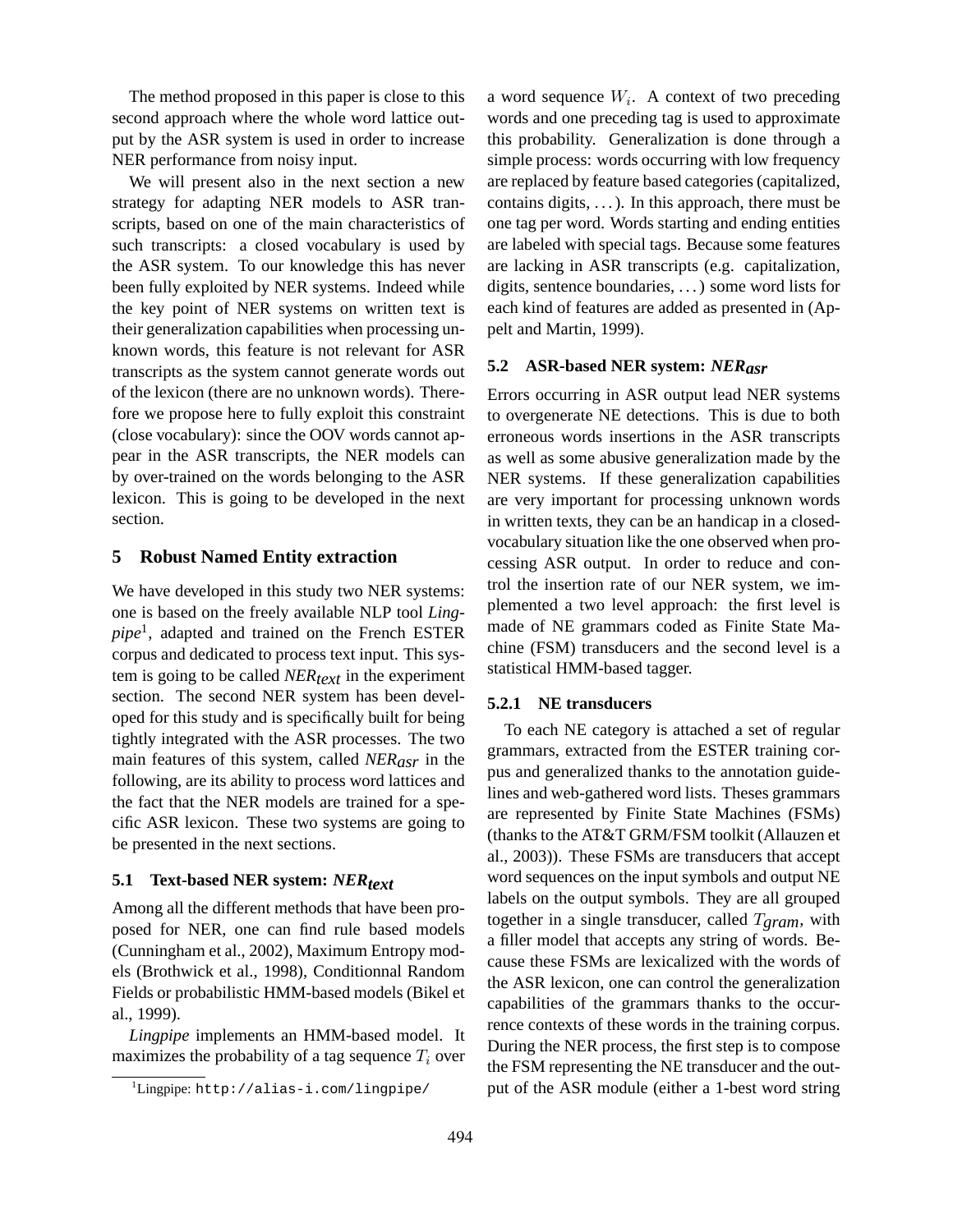or a word lattice, both encoded as an FSM called G).

#### **5.2.2 NE tagger**

The result of the composition of the NE transducer with the ASR output is an FSM  $(G \circ T_{\text{gram}})$ containing all the possible parsing made by the NE grammars. In order to find the best analysis a statistical model is used to decide between entity types and entities boundaries. This model is a 2nd order n-gram model (trigram) represented by a weighted FSM (called T*tagger*) with the same framework as the grammars. The most likely NE label sequence is obtained by finding the best path in the FSM:  $G \circ T_{\text{gram}} \circ T_{\text{tagger}}$ . This corresponds to maximize the following probability:

$$
P_W = \prod_{i=1}^{n} P(W_i, T_i | W_{i-1}, T_{i-1}, W_{i-2}, T_{i-2})
$$

This model is similar to the one implemented in *Lingpipe* but it uses different smoothing methods. Similarly, first and last words of entities are represented by special tags (this helps getting more accurate boundaries) and low frequency words (appearing less than a fixed number of times in the training corpus) are generalized using their Part-Of-Speech tags. The key points of this approach are that it has a better control of the generalization capabilities than a feature based NER system, thanks to the NE grammars; it integrates the closed vocabulary constraint of the ASR systems; and it is not limited to the 1 best word hypothesis but can use the full ASR search space (through word lattices) in order to detect entities. Processing word lattices allows us to output, at the end of the extraction process, an n-best list of NE hypotheses. To each hypothesis are attached two scores:

- the likelihood score given by the ASR model to the best word string supporting this NE hypothesis in the word lattice;
- the probability  $P(W_n, T_n, \ldots, W_0, T_0)$  given by the NE tagger to the sequence of NE labels  $T_0, \ldots, T_n$  and the sequence of words  $W_0, \ldots, W_n$ .

From this n-best list we can estimate the *Oracle* performance of the NER system. This measure is the recall measure upper bound than can be obtained by extracting all the possible entities from a word lattice, thanks to the NE transducers, and simulating a perfect strategy that always take the right decision in choosing among all the possible entities.

Decision strategies on such an n-best of NE hypothesis can also involve other levels of information on the document to process like the date or the theme, for example. In the evaluation presented in the next section we compare this Oracle performance measure to the results of the simplest decision strategy which consists in choosing the NE hypothesis with the highest likelihood.

#### **5.3 Evaluation**

The evaluation presented in Tables 1 and 2 is performed using the Slot Error Rate and the F-measure on the *matched* and *unmatched* corpora presented in section 3.

| corpus       | matched    |       | unmatched  |       |  |
|--------------|------------|-------|------------|-------|--|
| tagger       | <b>SER</b> | $F-m$ | <b>SER</b> | $F-m$ |  |
| $NER_{text}$ | 21         | 84    | 27         | 79    |  |
| $NER_{asr}$  | 23         | 84    | 37         | 74    |  |
| WER          |            |       |            |       |  |

Figure 1: F-measure and Slot Error Rate measures on the ESTER reference corpora (*matched* and *unmatched*) for both NER systems

| corpus       | matched    |       | unmatched  |       |        |
|--------------|------------|-------|------------|-------|--------|
| tagger       | <b>SER</b> | $F-m$ | <b>SER</b> | $F-m$ | Oracle |
| $NER_{text}$ | 42         | 72    | 55         | 63    | 61.9   |
| $NER_{asr}$  | 41         | 73    | 54         | 63    | 76.9   |
| WER          | 21.2       |       | 264        |       |        |

Figure 2: F-measure, Slot Error Rate and Oracle recall measures on the ASR output of the *matched* and *unmatched* corpora for both NER systems

Figure 1 presents SER and F-measure on the two test sets (*matched* and *unmatched*) for the text oriented (*NER<sub>text</sub>*) and the speech oriented (*NER<sub>asr</sub>*) NER systems, on clean text (manual transcripts). Figure 2 shows the results obtained on the ASR transcripts.

As expected on manually transcribed data, *NER<sub>text</sub>* obtains better results than *NER<sub>asr</sub>* (which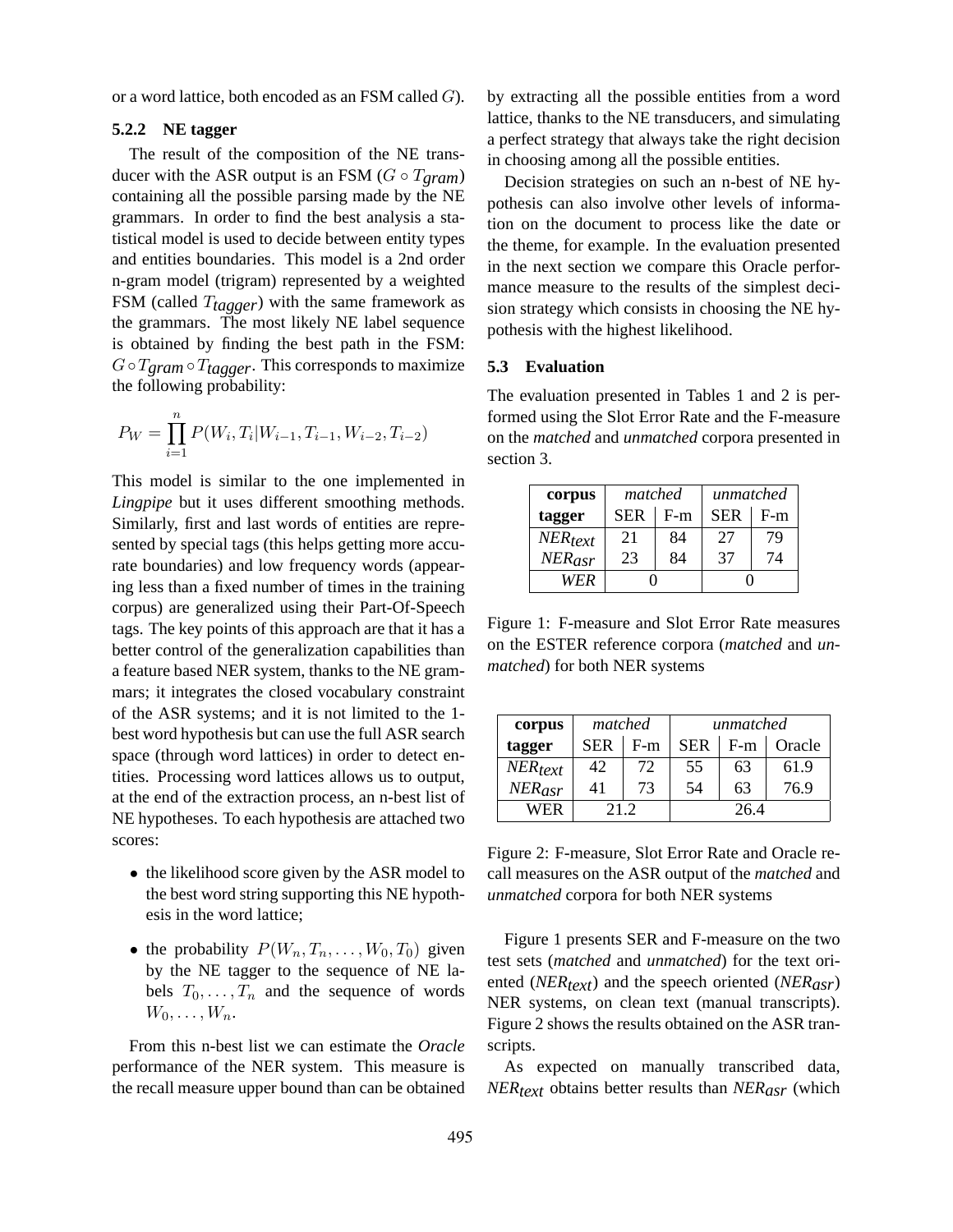has poorer generalization capabilities). On the ASR outputs the results obtained by both systems are comparable however *NERasr* has the advantage of processing word lattices, leading to an interesting Oracle performance. We are studying now more elaborate decision strategies in order to take fully advantage of this feature.

The decrease in F-measure observed between the reference and the ASR transcripts is similar to the one obtained in other studies (Miller et al., 2000). One observation that can be made on these results is the impact of the time mismatch between the training and the test corpora. A 6 month difference in the *unmatched* corpus leads to a very big drop in both SER and F-measure. This can be explained by the fact that NEs are very time-dependent. We are going now to present some methods developed to tackle this problem.

# **6 Updating Language and NE models with metadata information**

The only mismatch between the training and the *unmatched* corpus of our experiments is a 6 months temporal mismatch, therefore we collected a corpus of newsletters made on a daily basis by the French newspaper *Le Monde* corresponding to these 6 months. These newsletters contain an abstract of the news of each day. We make the following two hypotheses:

- firstly these newsletters are related to the same time period as the *unmatched* corpus, therefore integrating them into the ASR models (lexicon+Language Model) should help reducing the OOV word effect;
- secondly because they represent an abstract of the news of each day, the Named Entities occurring in a particular newsletter should contain all the major events of the corresponding day and therefore constitutes a useful list of terms that can be used for indexing a Broadcast News document related to the same period of time.

#### **6.1 NE distribution analysis**

This newsletter corpus contains 1M words and after being tagged by the *NER<sub>text</sub>* system, 140k entities were extracted. To check the relevance of this corpus for adapting the models to the *unmatched* test

corpus, we studied the distribution of the words and the entities for each day, from January to December 2004. The *unmatched* test corpus is made of Broadcast News ranging from October 10th to October 16th 2004. The following observations were made: 72% of the NEs and 60% of the words contained in them occur only one day in this corpus; the intersection of the NEs occurring in both the newsletter of a particular day and the entities belonging to the *unmatched* test corpus shows a peak, illustrated by figure 3, for the days of the test corpus; at this peak, 25% of the NEs are used the same day in the two corpora.



Figure 3: Percentage of entities of the unmatched corpus occuring at least  $n$  days earlier or later in the newsletter corpus (at a window of 0 days, entities appear on the same day in both corpus).

The first observation matches those presented in (Whittaker, 2001) and validates our approach which consists in carefully adapting the ASR and NER models with data corresponding to the exact period of time as the one of the documents to process: by taking into account a larger period of time for the adaptation corpus, the necessity of restraining the models to the most frequent entities would lead to discard low frequency terms that can be crucial for characterizing the news of a given day.

If the second observation clearly highlights the correlation between the NE distribution in both corpora, it also points out that only 25% of the entities of the *unmatched* corpus occur in the newsletters corresponding to the same days. Therefore the potential improvement in the overall NER performance is clearly limited. This will be confirmed in the next section, however one can think that if these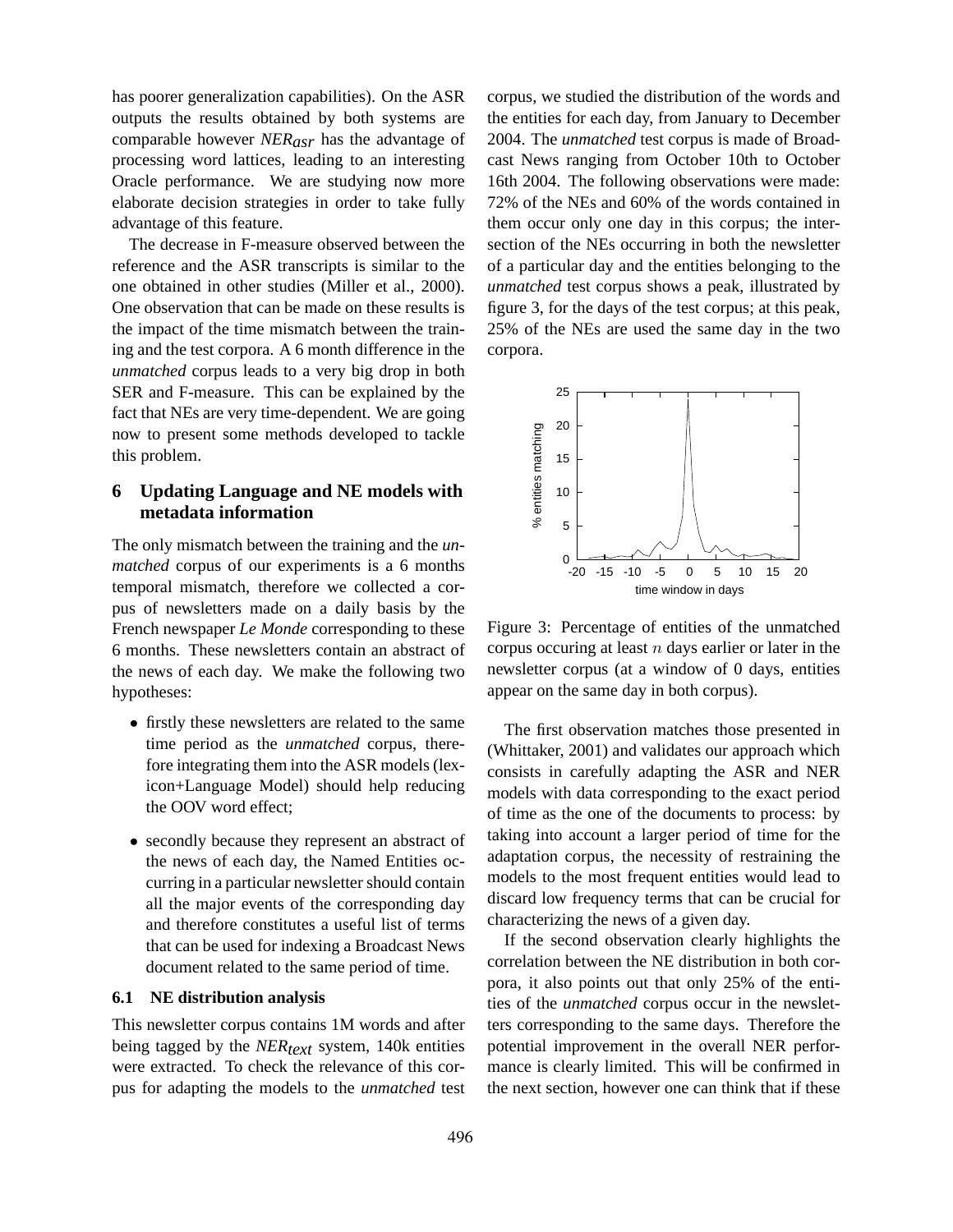entities are shared, for a given day, by both corpora, it is because they represent the key topics of this day and therefore they can be considered as very relevant indexing terms for applications like document retrieval. This last point is developed in section 7.

#### **6.2 Model adaptation**

Several studies (Whittaker, 2001; Federico and Bertoldi, 2001; Chen et al., 2004) propose adaptation methods of a general language model to the possibly small corpora extracted from these kinds of metadata information (an overview of these methods can be found in (Bellegarda, 2004)). Depending on the adaptation method and the kind of metadata information used, some gains in performance have been reported. But it appears that the choice of the metadata and the size of the adaptation corpus collected are critical in this adaptation process: if the adaptation corpus is not exactly related to the topics of the document to process, no real gains are obtained (e.g. (Chen et al., 2004) reports that the best gains were obtained with a story-based adaptation method).

From all these previous works, our system implements the following adaptation process:

- the text corpus corresponding to the newsletters is added to the ASR language model by means of a linear interpolation;
- proper names occuring twice or more in the newsletter corpus are added to the ASR lexicon;
- for the same days as those of the *unmatched* corpus, this cutoff is suppressed and all the proper names are added;
- the Named Entity wordlists and grammars are also enriched with these proper names and entities extracted from the collected corpus.

1K new proper names were added to the 65K word ASR lexicon. The general OOV reduction obtained was 0.14% leading to an absolute WER reduction of 0.3%. Similarly the SER decreased of about 0.3% thanks to this adaptation and the Oracle recall measure in the word lattices was improved by an absolute 3%. These improvements are not significant enough to justify the use of this kind of metadata information for improving the general performance of both ASR and NER processes. However, if we focus now on the entities occurring in the newsletters corresponding to the exact days of the *unmatched* corpus, the improvement is much more significant, as presented in the next section.

### **7 Named Entity Indexation**

As previously mentioned, 25% of the *unmatched* corpus entities occur in the newsletters corresponding to the same day as those of the *unmatched* test. In order to measure the improvement obtained with our adaptation technique on these particular entities, we did the following experiment:

- a set of 352 entities was selected from the newsletters related to same period of time as the test, these entities represent the indexing terms that are going to be looked for in the word lattices of the *unmatched* corpus;
- the *NER<sub>asr</sub>* system was then applied to these word lattices with two conditions: the word lattices and the NER models before adaptation and those obtained after adaptation with the newsletter corpus;
- precision, recall, F-measure and Oracle error rate were estimated for both conditions.

| <b>Condition</b>   Prec.   Recall   F-m   Oracle |      |      |      |
|--------------------------------------------------|------|------|------|
| no adaptation   $87.0$                           | 75.7 | 80.9 | 83.6 |
| with adaptation   $87.5$                         | 83.9 | 85.7 |      |

Figure 4: Extraction results on the selected NEs on the *unmatched* corpus with and without adaptation of the ASR and NER models on the newsletter corpus

As we can see in table 4, the adaptation process increases very significantly the recall measure of the NE extraction. This is particularly relevant in some IE tasks like the document retrieval task.

### **8 Conclusion**

We have presented in this paper a robust Named Entity Recognition system dedicated to process ASR transcripts. The FSM-based approach allows us to